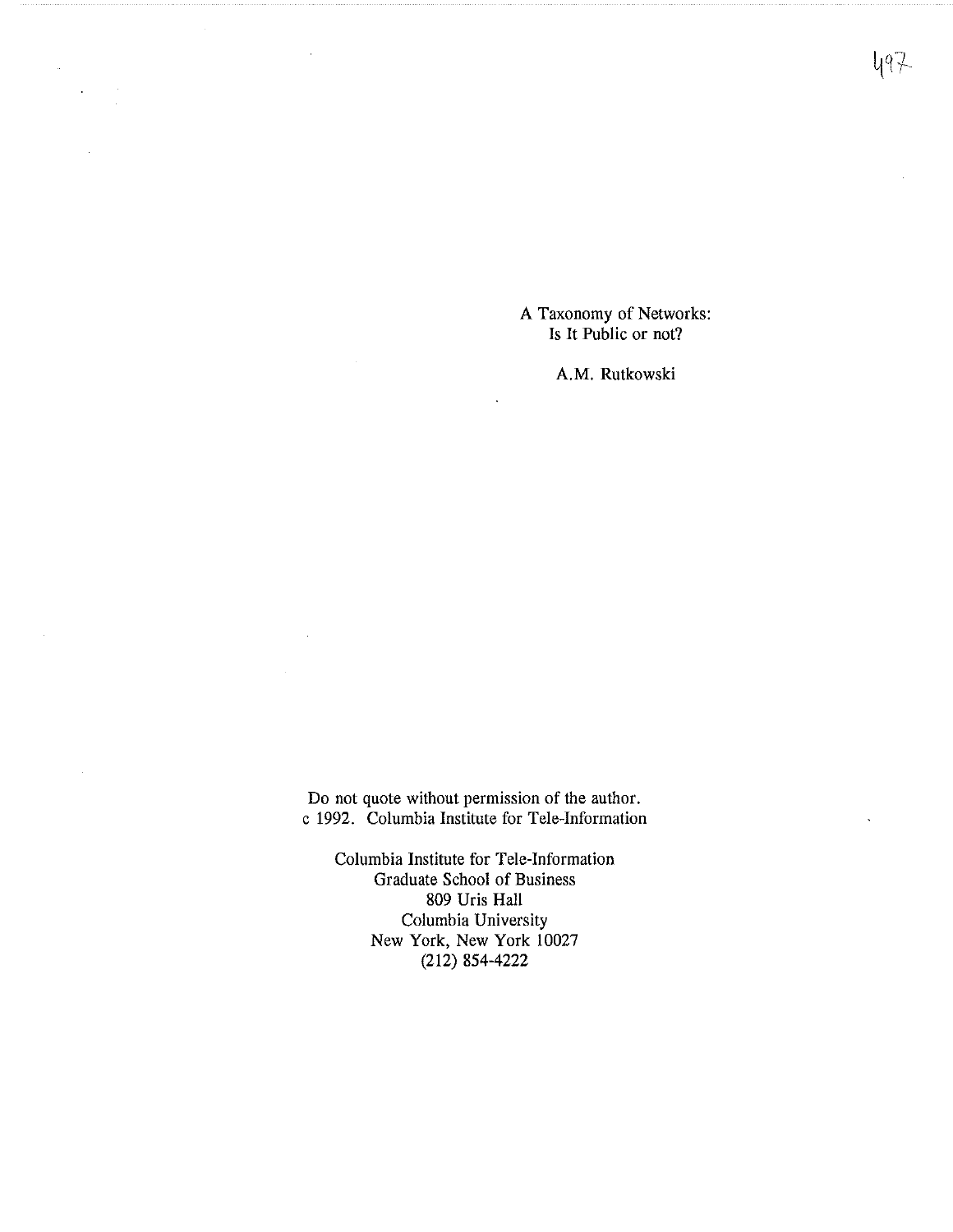$-1991 - 17:04$ 

Prl> Ob, **~uml**  Inform., Columbia New York,

# **A Taxonomy** of **Networks: Is It** public or not?

by **A.M.** Rutkowski '

### 1. Purpose

This paper, prepared within the scope of the Columbia Project, discusses use of the terms "public network" and "private network," and offers a contemporary model for analyzing distinctions based on various notions of public and private. These terms have been extensively used within the telecommunications industry over the past several decades - generally posing a dichotomy. Within the past few years, a number of factors have rendered the boundaries of the dichotomy increasingly impossible to establish. The Information Array Model, as well as the five-fold Public Indicia, represent a new perspective on an old subject.

#### **2. Background**

## a International

The terms "public' and "private' in telecommunication instruments can be traced back to the very earliest international agreements. Indeed, the first multilateral treaty for telecommunications begins with the preamble "With the intention of enabling both public and private traffic..." See State Treaty Between Austria, Prussia, Bavaria and Saxony of 25 July 1850 (official ITU translation), generally referred to as the Dresden Convention.

In this context, the term 'public" in the preamble is synonymous with 'State." while 'private• had the connotation of non-State messages. However. the Dresden Convention also introduces another notion regarding public access that has subsequently emerged as a key concept. Art 6 states that "The use of the telegraphs of the Union Governments shall be open to all, without any exceptions.<sup>•</sup>

Several years later when the COnference de Paris adopted the 1865 Convention that established the International Telegraph Union, a three-fold' distinetion is made between dépêches d'État, dépêches de service, and dépêches privées. Dépêches de service are basically messages relating to running the network. The Convention also uses the term 'private' in the context of States dealing with a compagnie privée owning and/or operating an interconnecting telegraph network.

The Paris Convention enshrined the notion of open to the public in Art. 4 which obliges that 'The contracting High Parties reeogniZe f0f all persons **the** right of correspondence by means of international telegraphs.• The Convention also obliges States in their important cities to maintain 'offices open to the public' during certain **hours.** 

It is worth noting that when an international regime for radiocommunication first began to emerge in 1903, the whole issue of public versus private was effectively sidestepped. Private sector entrepreneurs had already effectively established private telecommunication networks and services. By taking a facilities-based approach which involved sovereign States licensing radio station operators, there was no need to deal with the question of "private networks" as long as the stations were licensed to operate in the respective countries. In practice, this potential leak ol revenue eamlng pubUc correspondence traffic was partially plugged through **a**  special supplementary group of international Radio Regulations.

Counsellor to the Secretary-General, International Telecommunication Union, Geneva, Switzerland. The views expressed are his personal views and should not be attributed to the ITU as representing as a position.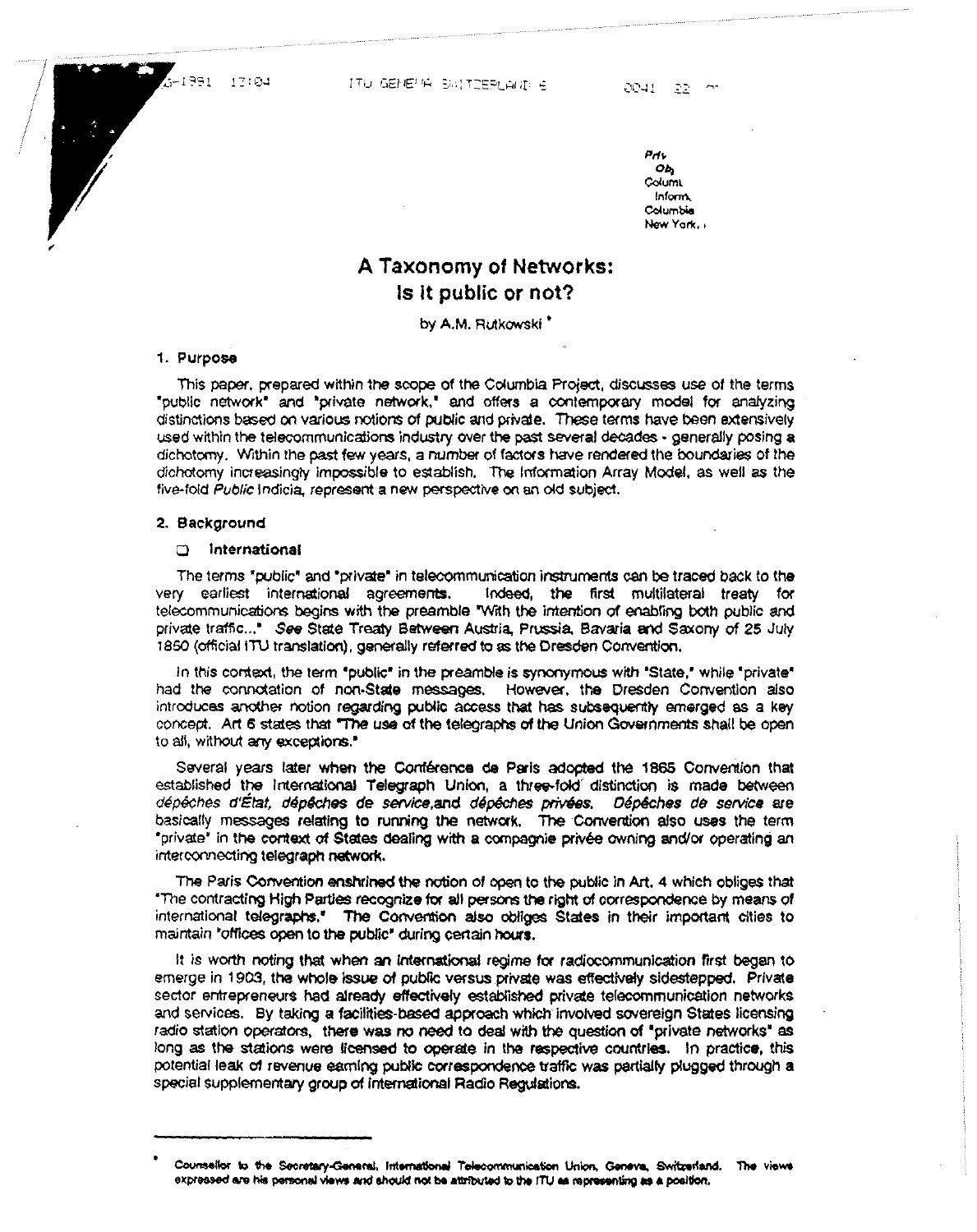$-1991 - 17106$ 

Another factor of major importance is the traditional national distrust of "bigness" - especially monopolies public or private. Antitrust concerns are a fundamental part of the American culture. Indeed, it is amazing that the AT&T monopoly held as long as it did. The emergence of digital technologies, however, effectively spelled the end of the monopoly era in telecommunications. There is no "natural monopoly" in today's information-telecommunication world.

 $\mathbf{A}$ 

## **Q** Dominant Carriers and Public Obligations

The primary problems of "public" communications policy today fall into two areas involving market distortions:

- ran How do you continue to deal with organizations public or private that acquired their facilities and their market share based on public largesse in granting them monopoly privileges?
- ra How do you continue to deal with organizations that operate under legal obligations to provide certain kinds of telecommunication capabilities they might not otherwise provide?

Practically all our telecommunication "regulatory" activities worldwide today focus on one or both of these domains.

These problems have special relevance for the Columbia Project, because they arise out of legal, social and government policy concerns, not technical. Whatever indicia are fashioned for "public" must be directly relevant to the two major policy problems, above.

However, the information systems/digital technology is not going to make this an easy task. In any kind of exacting sense, the task is impossible. There are no magic solutions, no opportunities to do things with smoke and mirrors. The variables are too numerous and complex, with all kinds of entrenched interests.

On the other hand, there may be opportunities to encourage shared models. There are some good examples already with various "open network" regulatory approaches at national, regional and global levels. The trick will be to avoid details that are either technology dependent, or have anti-competitive trap doors, or have the potential to be used in anticompetitive ways. The OSF model and many of its siblings are a good example of all three.

A.D. Little's Hugh Small raised a very significant point at the recent Financial Times Conference - noting that the time is now ripe for "building in" opportunities for competition in many of the facilities and network models now being constructed. In the same sense, it is also now possible to build in some solutions to the two primary problems raised above, by developing some good, widely shared models.

#### 3. The Information Array Model

Today's networking world can be described as a combination of physical facilities and virtual everything. It's virtual reality riding on top of a web of glass. The classical old link and node definitions have no relevance. Dave Farber who heads the University of Pennsylania's Distributed Systems Lab describes what he calls the emerging "National Backplane." The national (if not international) fiber grid is simply conceptualized as a big, distributed computer bus.

We're not there yet - but it's where we are heading. Bob Kahn's Gigabit Testbeds are already bearing lots of interesting options. Any model that the Columbia Project develops must accommodate this emerging environment if the model is to be useful.

Along these lines, for purposes of developing a network taxonomy for parsing things public and private, the following definition of network might be useful:

## A network is an interoperating array of information objects whose prime function is to allow the sharing of information or information processes among multiple objects.

This model is also useful - if a bit abstract - because it's similar to the approaches actually being taken by information systems people trying to deal with their own boundary problems. It's beauty is the elementary simplicity. You can apply it to everything from three tin-cans with strings to knowbots@traversing the Internet. See Figure 1.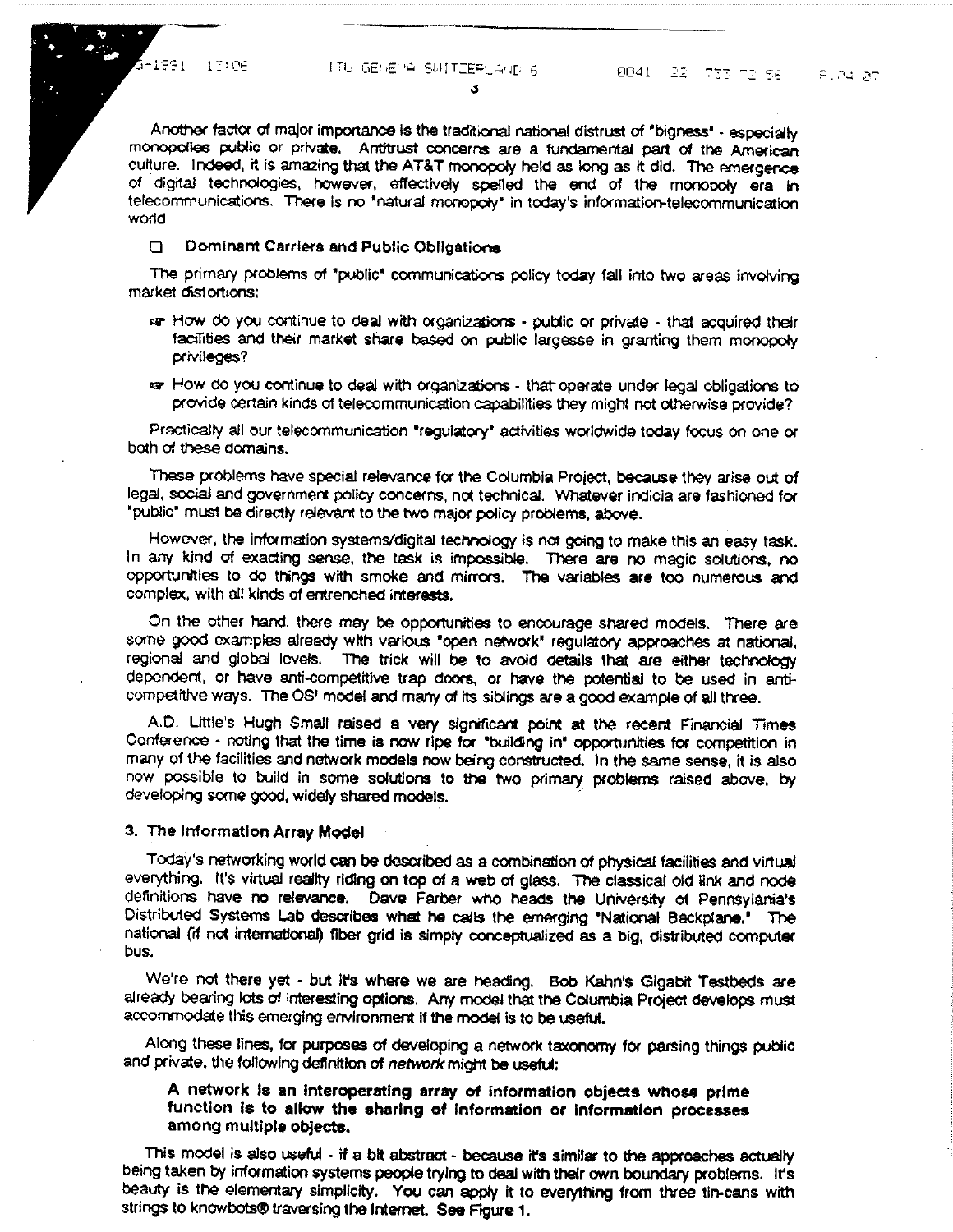An information object is simply a discrete, definable information function that can be used or acted upon. Basic service elements can be regarded as information objects. A computer file can be an lntormation object. So if you create a network, yoo are simply establishing a known structured relationship among information objects - an architecture - through which the objects can interoperate.

4

It is further useful to elaborate some of the basic properties of such a network:

Netwo°rks are acaleable, nestable, and capable of multiple **gatewaya** in both phyalcal and logical dimensions.

Scaleable means basically that you can make the network bigger, following a similar architecture. Nestable means that you can imbed one network within another network. Multiple gateways means that you can have separate networks that have multiple means dedicated avenues of interoperation between them.

This model is useful for purposes of the Project because information objects can then be characterized as possessing varying degrees of being "public" or "private". This shifts the problem mvay from dealing with public or private networks • which Is a basicly hopeless if not meaningless task • and focusing instead on individual information objects, In a sense, the FCC did the same thing in the Computer Ill Inquiry with the concept of Basic Service Elements (BSEs). BSE's are defined public information objects that are made available through networks. We don't worry about characterizing the networks themselves.

Or course, if some network exists somewhere that is not coonected to anything else, and all the information Objects were purely private, then the network COUid be comfortably be characterized as private. And vice versa. Relatively few networks in this world are so simple and bounded.

#### 4. Public Indicia

Ultimately, however it is necessary to begin dealing with the properties that make an information object "public." Private can simply be regarded as whatever iS left, i.e., non-public.

Five prominent properties seem relevant for the purposes of the study:

Who provides It? In other words, who makes the information object available? If it is a public body that makes it available, or a non-public body acting under an obligation established by a pubfic body, then the object can be said to be at least partially public. Under old legal regimes this property was very important.

Who can **access It?** In other words, who can effect communication with the object. If this can be done anonymously, **i.e.,** anyone, then the object **can be** said to be at least partially public. For example, anonymous File Transfer Protocol (FTP) servers on the Internet are usually regarded as having these public qualities,

In our increasingly complex information infrastructure environment, this property of access may be the most significant one. Another way of portraying accessability is connectivity; and connectivity is a big issue today. It was one of the more interesting new requirements embedded in the new International Telecommunication Regulations adopted by WATTC'88. Connectivity might become the new "public" good. In a sense, government already overtly funds connectivity. The big policy question however is how much connectivity is enough?

Who owns it? In other words, who has title. This can involve ownership of real physical property, or of intellectual property. If a public body owns the object, or if it is in the public domain, the object is at least partially public. The characterization becomes more difficult when you attempt to deal with the issue of acquisition of facilities (and customers) arising from former public largesse? One could even argue that where the property is subject to government regulation, that at least some of the rights of use **have been** effectively ceded to the government.

Who controls it? This is one step beyond access. It involves giving the object an instruction if it is involves an informalion process: or moving or altering it If it is pure information. once the object Is accessed, what can **be done** With it?

Tols property is made more oomplex because there can **be** widely varying degrees Of control. There may also **be a** time factor. Control for how tong? In complex netWork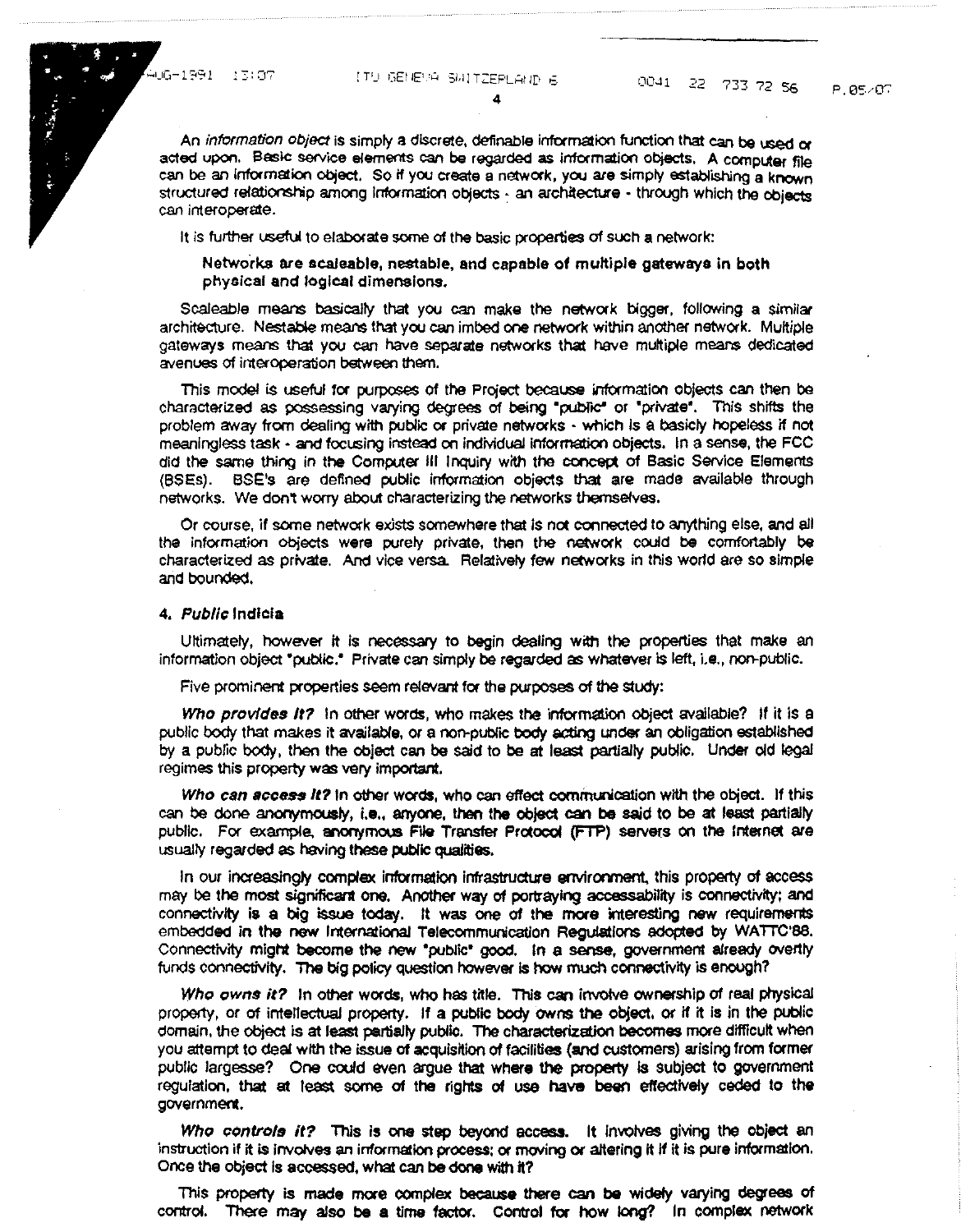management processes, **there** may also be different priaity levels invoked undef failure conditions. In the case of a simple information file, read/write permissions are a good example of different kinds of control. In electronic news networks today, editors or monitors frequently exercise control functions over distribution capabilities. Stodolsky's INET'91 presentation, for example, examines the public policy options and considerations underlying this aspect of control.

5

Generally, tt the control of an infamation object is anonymously equal, it can **be** regarded as public. Real world environments, however, are fairly complex. The providers or owners of objects usually exercise some control, and objects necessarily exist under the control of operating or network management systems.

#### Who **pays** for It?

Information objects and their array in networks haVe associated economic costs. If those costs are borne by or otherwise underwritten by public bodies, the object may be described at least partially as public.

The National Science Foundation, for example, pays for all the information objects associated with a major Internet backbone. The DOD pays for MilNet. The General Services Administration pays for FTS2000. The Swiss federal government and cantons similarly pay for SWITCH. This property is obviously rather tempered by other properties in determining the overall characterization of the object or network as public or not.

#### **s. C** onolusions

The use of the term "public" with respect to telecommunication or to information communication networks is highly complex, To even attempt to make a characterisation in all but the most simple situations, it is useful to proceed throvgh **a** two-step analytical process.

First the network architecture must be examined and be parsed into an array of information objects, Each one of those objects must then be examined in light Of five properties: whO provides it, who can access it, who owns it, who controls it, and who pays for it. On the basis of the combined aggregate of all the results, it is possible to say that the object has a certain 'public index fact01.' FO! example, on a scale of one to one hundred, a central office telephone switching object might rate a 70.

It seems, however, that continued use of the term 'public' only has meaning today with respect to residual historical developments (regulation of dominant carriers, international legal obligations, etc), potential disputes over unfair trade practices, or achieving a meaningful current public good like promoting connectivity.

In these contexts, it seems necessary to focus more on information objects than networks because of the essential impossibility today to characterize most networks as public in arry kind of consistent or definitive way. In addition, there may be individual information objects that represent such an important public asset, that they should be effect with a high 'public index factor."